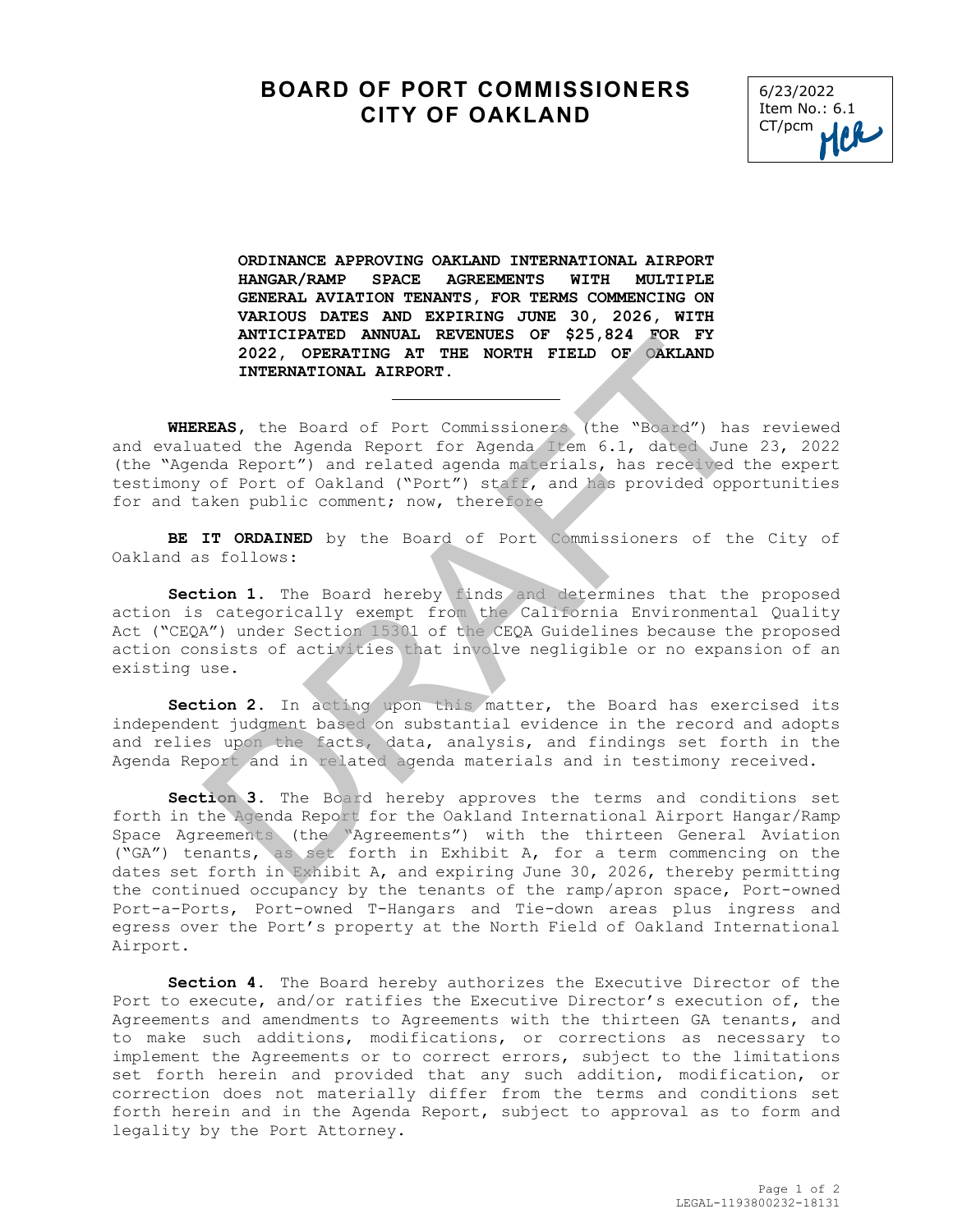**Section 5.** This Ordinance is not evidence of and does not create or constitute (a) a contract(s), or the grant of any right, entitlement or property interest, or (b) any obligation or liability on the part of the Board or any officer or employee of the Port. Unless and until a separate written contract is duly executed on behalf of the Board as authorized by this Ordinance, is signed as approved as to form and legality by the Port Attorney, and is delivered to other contracting party, there shall be no valid or effective contract**.** 

**Section 6.** This Ordinance shall take effect on the date of its final adoption; provided, however, that if a petition protesting the adoption of this Ordinance is timely and duly submitted to the elections official of the City of Oakland in the manner required under California Elections Code § 9237, the effective date of this Ordinance shall be suspended, and all actions authorized by this Ordinance shall be null and void. Fig this Ordinance shall be null and void.

**President.**

**Attest: \_\_\_\_\_\_\_\_\_\_\_\_\_\_\_\_\_\_\_\_\_\_\_\_\_\_\_\_\_\_\_\_** 

**Secretary.**

**Approved as to form and legality:**

**\_\_\_\_\_\_\_\_\_\_\_\_\_\_\_\_\_\_\_\_\_\_\_\_\_\_\_\_\_\_\_\_ Port Attorney** 

**\_\_\_\_\_\_\_\_\_\_\_\_\_\_\_\_\_\_\_\_\_\_\_\_\_\_\_\_\_\_\_**